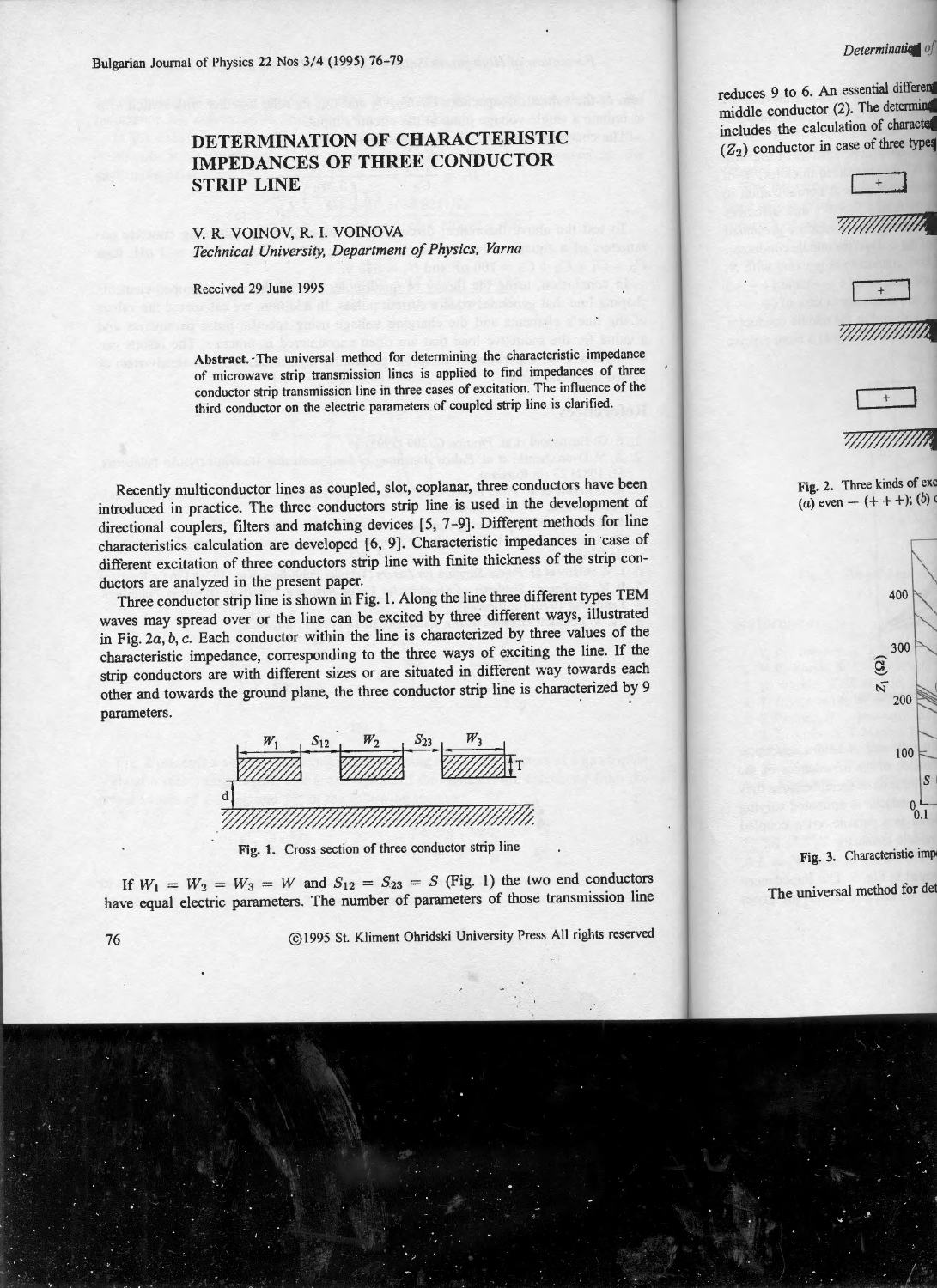reduces 9 to 6. An essential difference exists in this case between the end (1) and the middle conductor (2). The determination of characteristic impedances of this strip line includes the calculation of characteristic impedances of the end  $(Z_1)$  and the middle  $(Z_2)$  conductor in case of three types of excitation.



Fig. 2. Three kinds of excitation of three conductor strip line (a) even  $- (+ + +)$ ; (b) odd  $- (+ - -)$ ; (c) odd  $- (+ - +)$ 



Fig. 3. Characteristic impedance of the end conductor  $Z_1$  ( $W = 1.0; T = 0.1$ )

The universal method for determining the characteristic impedances of multiconduc-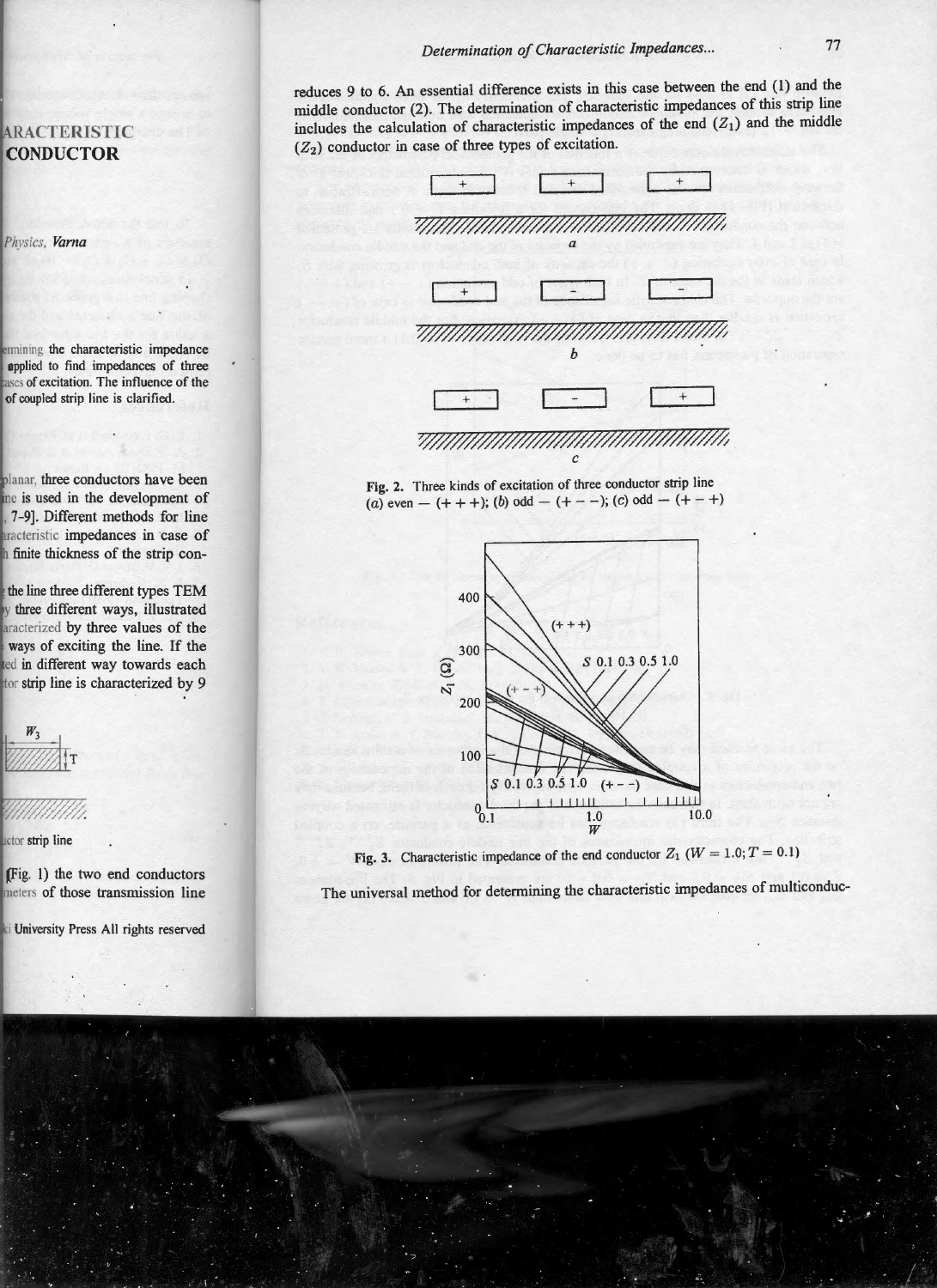tor strip line [1] is used for the analyses. The perimeters of the three conductors are divided in straight line parts. To minimize the calculation time minimal part number is  $chosen - 12$  (every conductor wall is a single part).

The characteristic impedance is a function of the geometrical parameters of the strip line, which is detennined by the normalized width *W,* the normalized thickness *T* of the strip conductors and the normalized distance  $S$  between them. A normalization to distance *d* (Fig. 1) is done. The impedances for a thickness  $T = 0.1$  and distances between the conductors  $S = 0.1, 0.3, 0.5, 1.0$  are calculated. The results are presented in Figs 3 and 4. They are explained by the capacity of the end and the middle conductor. In case of even excitation  $(+++)$  the capacity of both conductors is growing with S, which leads to the decrease of Z. In both types of odd excitation  $(+ - +)$  and  $(+ - -)$ are the opposite. The characteristic impedance of the end conductor in case of  $(+ - -)$ excitation is smaller than that in case of  $( + - + )$  excitation. For the middle conductor  $Z_{2}^{+--}$  >  $Z_{2}^{+-+}$ . For small distances between the conductors ( $S = 0.1$ ) a more precise separation of perimeters has to be done.



Fig. 4. Characteristic impedance of the middle conductor  $Z_2$  $(W = 1.0; T = 0.1)$ 

The same method may be used for evaluation of the influence of a third conductor on the properties of a coupled strip line. The determination of the impedances of the two end conductors in this case must be done separately for each of them, because they are not equivalent. In this case the influence of the third conductor is estimated varying distance  $S_{23}$ . The third (3) conductor can be considered as a parasite, on a coupled strip line. The characteristic impedances of the line middle conductor  $Z_2^{++}$ ,  $Z_2^{+-}$ and  $Z_2^{+--}$  are influenced by the parasite conductor. The results in case  $W = 1.0$ ,  $T = 0.1$  and  $S_{12} = 0.5$  and  $S_{23} = 0.3 - 10$  are presented in Fig. 5. The impedances  $Z_{oe}$  and  $Z_{oo}$  for coupled strip line with dimensions  $W = 1.0$  and  $S = 0.5$  [2] are given